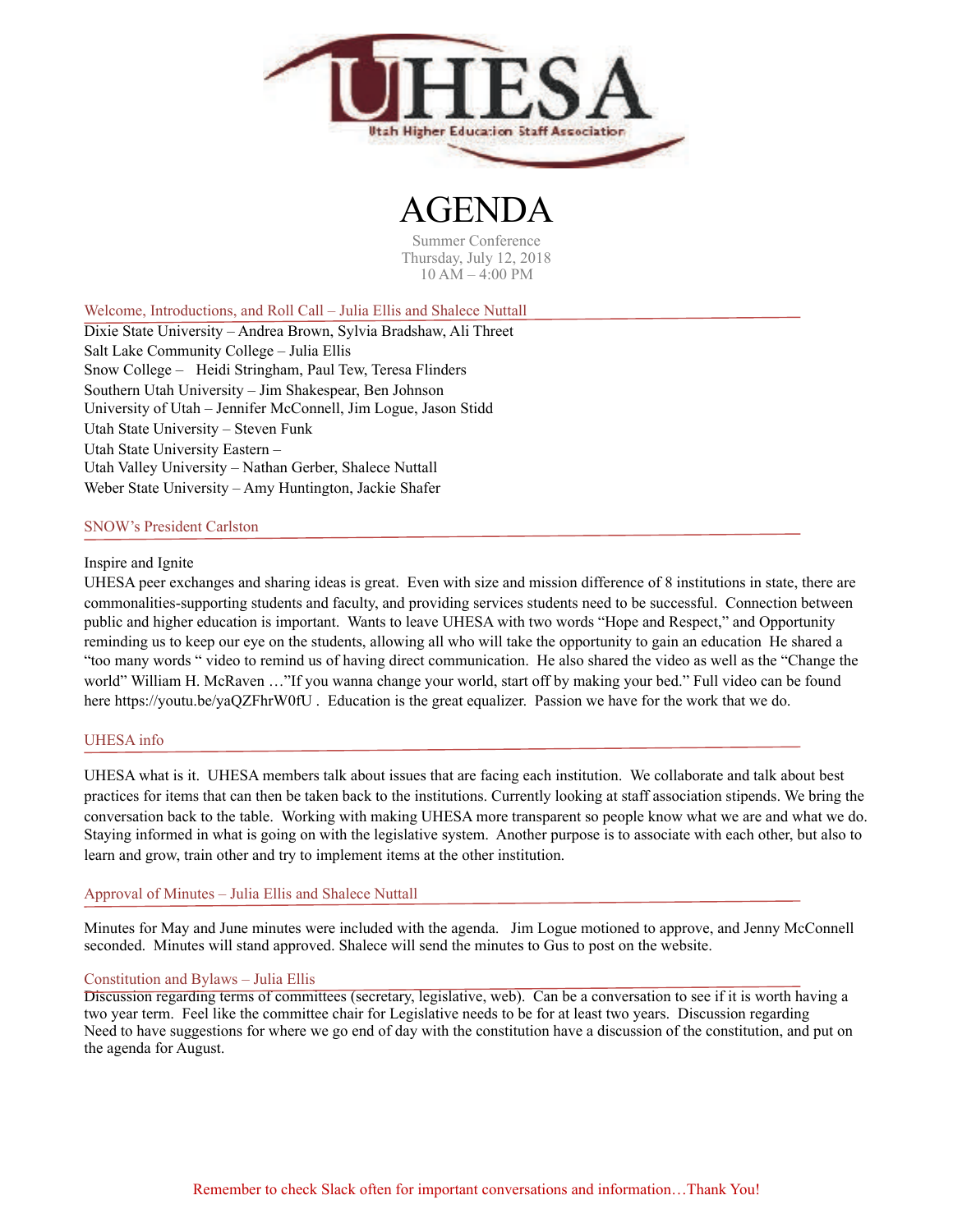

UHESA Meetings will be the third Friday of the month from 2-3. They are phone calls so please make sure that there is at least person from the institution on the call. If there is a face-to-face meeting there will not be a conference call

#### Treasurers Report and Dues – Nathan Gerber

Budget. Each institution pays dues of \$350, nine institutions with total income of \$3,150. Dues include fees for 2 members at each meeting. See attached budget for 2018-19 year. Also, your dues must be paid in order to vote.

| <b>Budget</b>                  |               |                   |                                 |                      |            |
|--------------------------------|---------------|-------------------|---------------------------------|----------------------|------------|
| Food (22 individuals x \$14)   | Annual<br>mtg | 1st site<br>visit | Day at<br>the<br><u>capital</u> | 2nd<br>site<br>visit |            |
|                                | \$700.00      | \$400.00          |                                 | \$400.00             | \$1,500.00 |
|                                | \$600.00      | \$300.00          | \$200.00                        | \$300.00             | \$1,400.00 |
| Other expenses:<br>Recognition | \$200.00      |                   |                                 |                      | \$200.00   |
| Webhosting                     | \$50.00       |                   |                                 |                      | \$50.00    |
|                                | \$1,550.00    | \$700.00          | \$200.00                        | \$700.00             | \$3,150.00 |
|                                |               |                   |                                 |                      |            |

#### SLACK– Nathan Gerber

Nathan had sent an email to all board members (those that have been given), and had a discussions about SLACK. Jim Shakespear is now an admin so if you have any questions you can reach out to Nathan and Jim.

#### Legislative Committee Presentation and Recommendations – Jim Logue

Discussion about the executive order. Can be represented by the president and 2 designees. All other state employees may not communicate with Legislators. State employees may communicate with Legislators as private citizens but may not claim they represent the views of their state institution. Must use private resources (email). Also states we cannot contact any outside agency to lobby on our behalf. A survey will be coming to see how institutions are handling the executive order. Do state employees know about this?

#### Goals for 2018-19

- 1. Communication-Publicizing the Executive order (survey how to handle it, and how to publicize it)
- 2. Committee Continuity-Turnover and reinventing the wheel each year.
	- a. What to document
		- b. Where to store it
		- c. How to keep it current
- 3. Legislative Advocacy-Staff training opportunities, meet your Legislator/town halls, podcasts. Should they be statewide or institution-based, or both?
- 4. Communication, communication, communication!!!
	- a. Best way to communication with constituents? Communication channel
		- i. Direct email
		- ii. Institutional email
		- iii. Social media
		- iv. Website
		- v. Blog: <https://uhesaleg.blogspot.com/>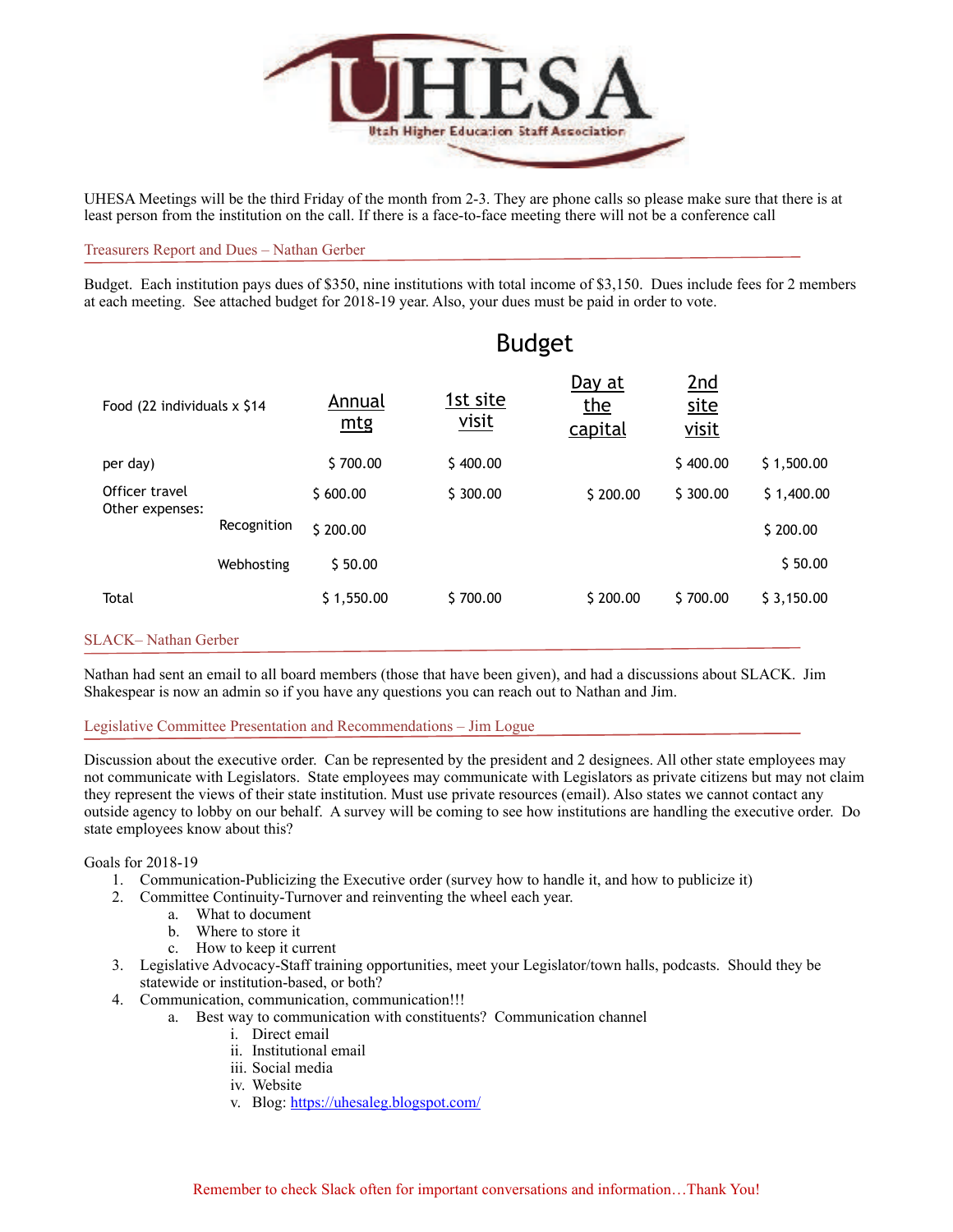

If you have a legislative rep on your board, make sure that their contact information is shared with Legislative chair to be the rep on the UHESA committee.

Jim Shakespear from SUU will host a team drive for all to update documents. This will be the storage for UHESA which will also include minutes.

BFF Committee Presentation and Recommendations –Julia Ellis for Kevin Springer

Sylvia Bradshaw provided a little background history about BFF, How to bring returning adult students back to the institution to finish their education. There has been some change at institutions to focus on the adult learner.

Needs of our non-traditional student needs the help to get students through. Some students are going through for-profit schools where they get it, instead of a USHE school. Discussion on UHESA website to have a link that goes directly to the institutions BFF website.

Discussion about how we can refocus what we are doing at the institution as well as the state level (awareness, scholarships, etc.). Maybe we need to look at working with USHE on this initiative rather than the legislative.

Ensure that your institution is connecting with the right people on campus to encourage those to come back and complete their degree. Each institution needs to have a representative on the BFF committee.

Full report is attached with minutes.

**Summary:** The Weber State site seemed to have the strongest *Bring a Friend to Finish* component and the Dixie State site had the best Wow factor for promoting the institution visually in an engaging format with a message/storyline about potential success.

**Observations for the Year:** Early on, the concept of expanding the BFF effort through a statewide program of tuition waivers to returning students for their first class proved complicated and unrealistic efforts to accomplish in a single year. Although, the concept may ultimately be worthwhile, the effort and cost of developing such an effort is at least somewhat prohibitive.

As noted above, there have been degrees of success at creating Bring a Friend to Finish resources and initiatives at some schools. Others have not yet implemented any real BFF efforts institutionally.

**Recommendations:** Unlike a school's institution-wide marketing efforts which are almost always (hopefully) readily apparent, and can at times be quite dramatic (Dixie State obviously and to a lesser degree, Southern Utah State and then UVU), The underlying concept BFF is that it's grass roots and at the individual level. With that in mind, it's almost guaranteed that individual BFF activities are taking place at every institution. The following suggestions can support, promote, and assess BFF efforts at that level:

- **Ask About and Assess Current BFF Efforts:** Survey generally or by departments to learn what BFF efforts are already taking place and what resources would support future efforts.
- **Regular Emphasis:** Regularly emphasize, promote and highlight BFF efforts through Staff Association, BFF Specific, or institution-wide newsletters; department or division meeting agendas, and presidents' regular all personnel communications.
- **Reward Effort:** Recognize BFF efforts throughout the year and at year-end employee recognition events.

How can we get staff more involved in talking with others and getting them to come back to school? We need to provide them with information on how to refer, Talk about the possibility of organizing a college advocacy training (something that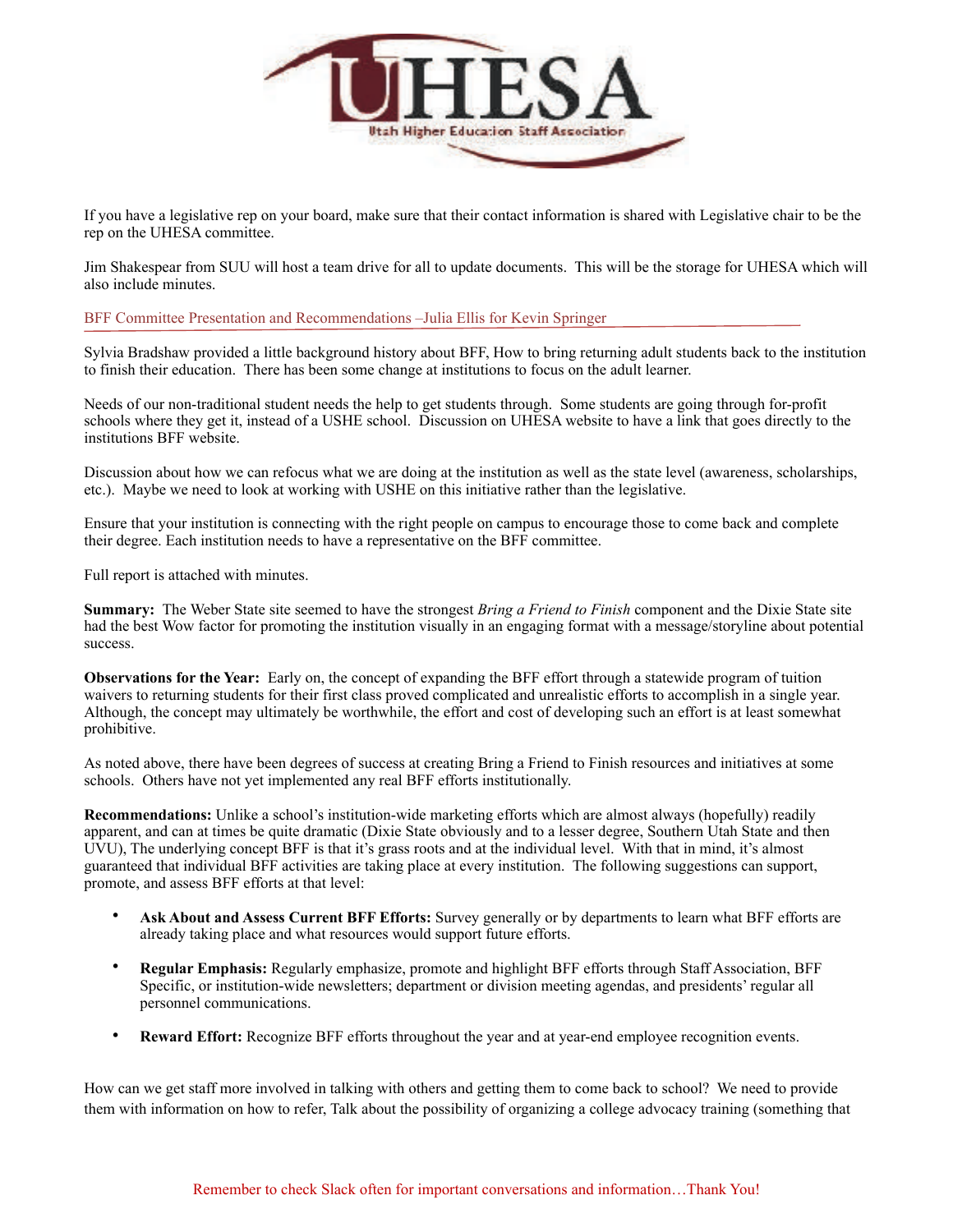

BFF creates) and then go to each institution to share the information. There was an initiative at Weber in Teaching, in which the entire state has been involved. Need feel good stories of those that have came back to school.

#### PR/Media Discussion – Open

Looked at the website, which is now being hosted through UVU. If you are on the executive board, ensure that you have an image on the website. Labeling on the website on individual colleges need changed from "BFF" the institutions initiative (Return to U")

#### 3:30 PM | Open Discussions

Staff Association Stipends and Performance Evaluations (Slack)

Stipends have been completed, but will keep it open. If you have had any changes, please update it. SLCC is looking at creating a proposal to get or increase stipends. If you are interested in doing this, work with Julia Ellis.

SUU, Dixie and UVU has stipends. These vary from institutional. SUU and Dixie have stipends for Executive board. Key is to looking at the policies at your institutions and see if staff associations can be added in. Work with your IRI department to get data on your staff (numbers, what they do, activities, involvement, etc) to help.

\*Staff Association Consistencies\* (what they should be involved in, activity, stipends,) It was suggested that executive board members start tracking the hours spent on staff association-especially during work hours, but also what are you doing at home. This way you are collecting the data.

Suggested to invite Travis Rosenberg from Dixie to share with UHESA how the calculation is based. Could ask him to bring up with the HR directors meeting.

Future discussion items

- What staff activities are each institutions doing.
- Staff compensation and COLAs
- Dive deeper on tuition waivers for dependents on tax laws
- Buying/selling vacation time (get extra check-not just swapping sick into vacation)

#### UHESA Nominations and Adjourn

**Secretary** 

- Sheri Butler
- Dianna Maughan

Legislative

• Jim Logue

#### Media/PR

- Jim Shakespear
- Julie Duersch
- Kenzie Lundberg

## **BFF**

- Amy Huntington
- Lauralee Davenport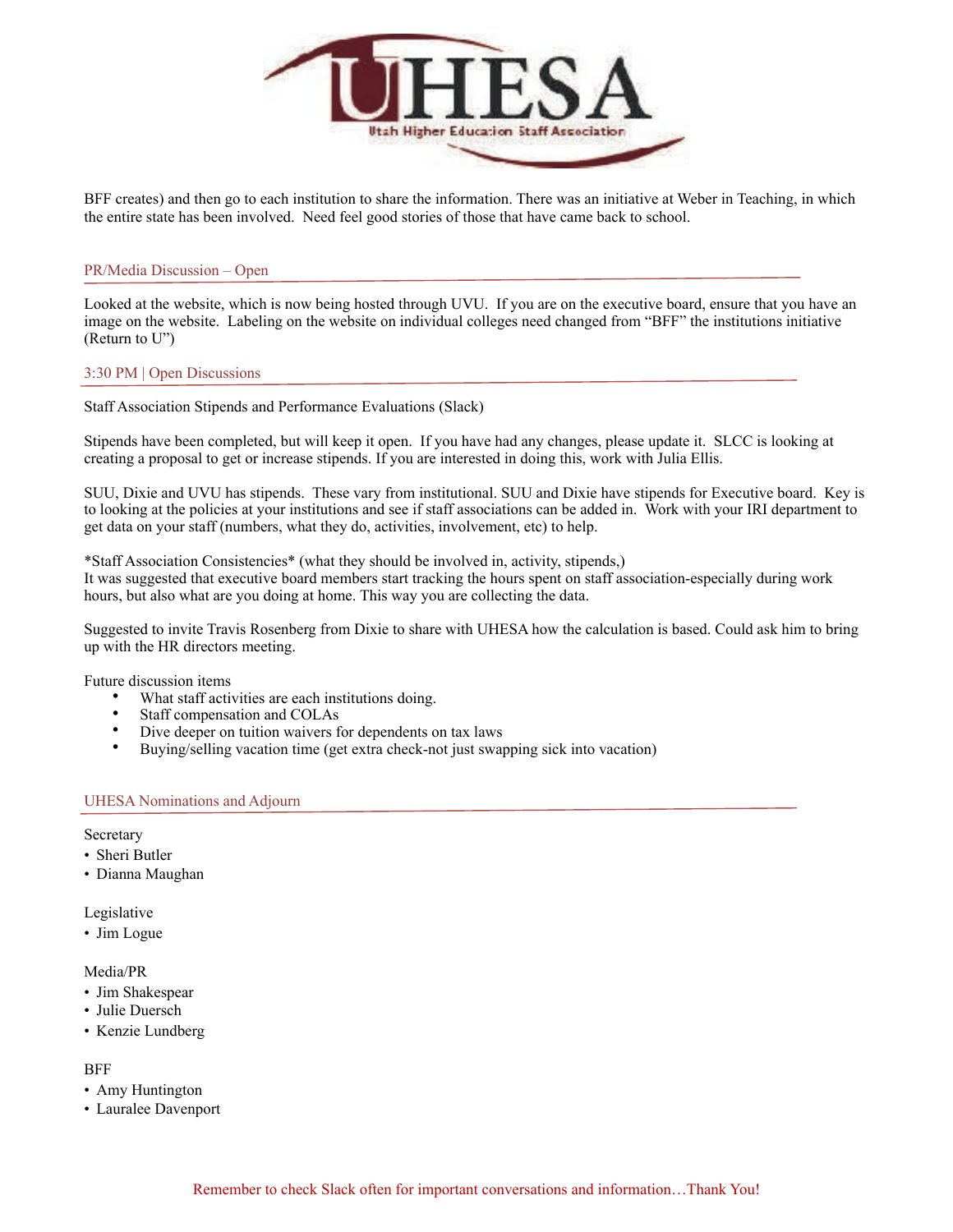

President Elect

- Ali Threet
- Jim Shakespear

Meeting adjourned for the day at 4:15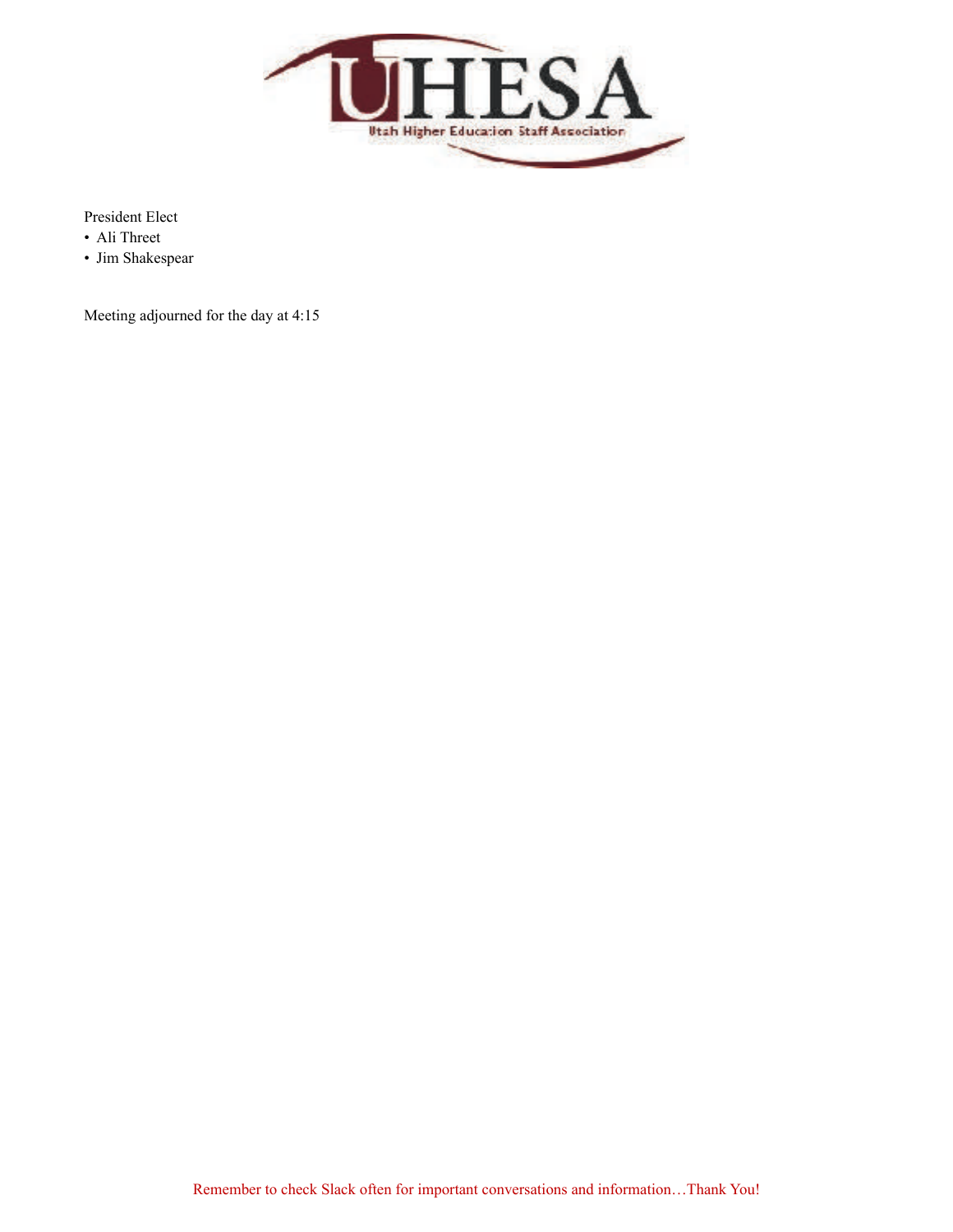

## AGENDA

Summer Conference Friday, July 13, 2018 8:30 AM – 2:30 PM

## Welcome and Roll Call – Jenny McConnell and

Dixie State University – Andrea Brown, Sylvia Bradshaw, Ali Threet Salt Lake Community College – Julia Ellis Snow College – Paul Tew, Teresa Flinders Southern Utah University – Jim Shakespear, Ben Johnson University of Utah – Jennifer McConnell, Jim Logue, Jason Stidd Utah State University – Steven Funk Utah State University Eastern – Utah Valley University – Nathan Gerber, Shalece Nuttall Weber State University – Amy Huntington, Jackie Shafer

Election Results for 2018-19 Board

#### Secretary

• Dianna Maughan, DSU

Legislative • Jim Logue, University of Utah

#### Media/PR

• Kenzie Lundberg, SUU

#### **BFF**

• Amy Huntington, Weber

#### President Elect

• Ali Threet

#### Initiatives on Campuses

The following questions were asked: Staff Morale

- 1. What has worked
- 2. What do you have planned for 2018-19
- 3. What development opportunities does your campus/college have to offer for staff
- 4. What do you want to see on your campus

#### Dixie

- 1. What has worked
	- a. Getting more respect among Board of Trustees, Listening tour with staff and directors, meeting monthly with President
	- b. Staff have had a big impact on Policy (improving, clarification)
	- c. Staff breakfast with the President in January, around Legislative session.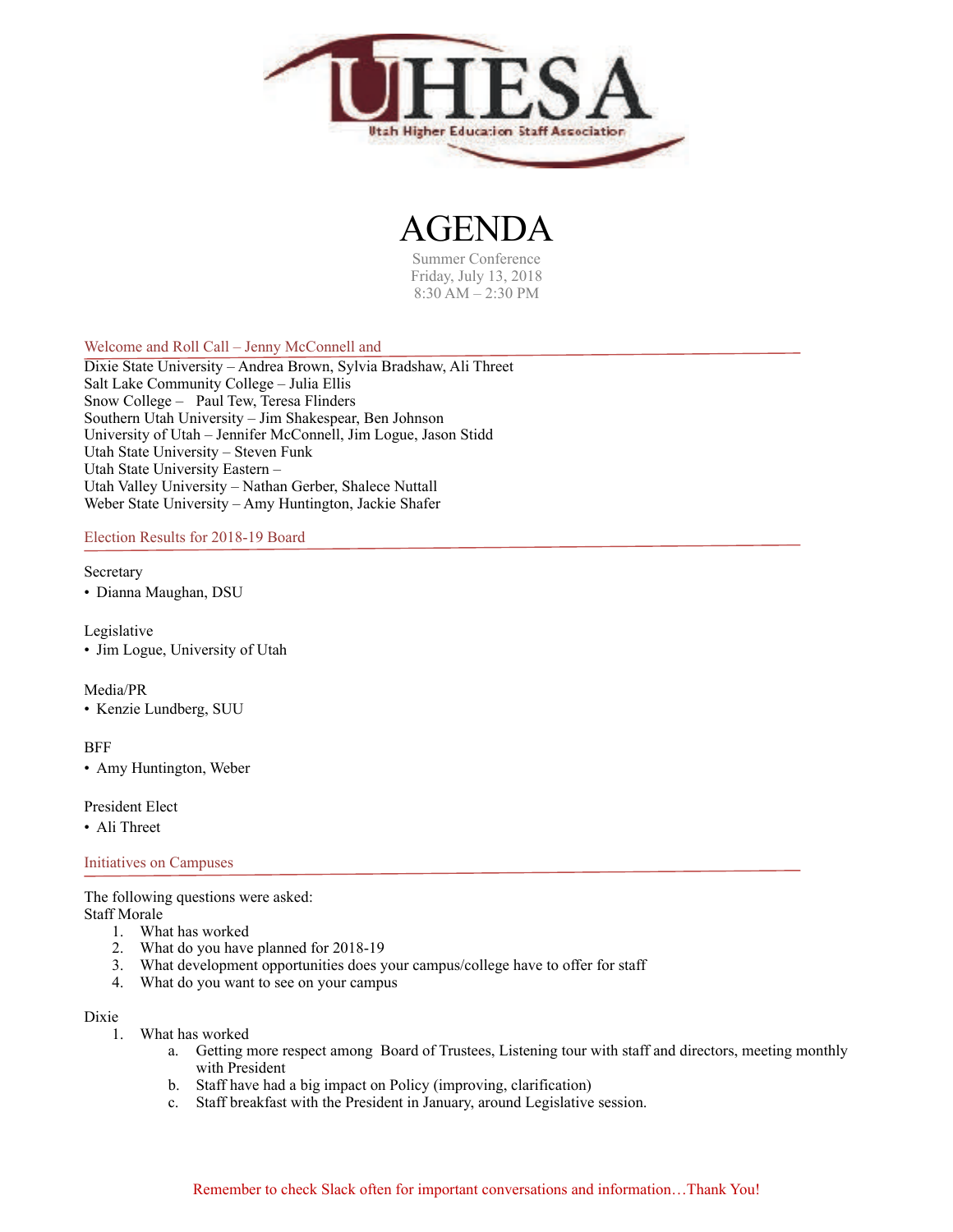

- d. Relationship with faculty and staff are improving
- e. Testimonials from students regarding staff
- 2. What do you have planned for 2018-19
	- a. Trying to get better representation and being involved on campus from employees,
	- b. Increase communication on campus with middle management trainings from the President
- 3. What development opportunities does your campus/college have to offer for staff
	- a. Have their strategic plan and have received one time money each year holding a Dixie development day.
	- b. Have staff scholarships up to \$750 for professional development
- 4. What do you want to see on your campus
	- a. Help staff feel like staff are being heard.

## SLCC-**Need updates from David**

- 1. What has worked (Provided by Julia)
	- a. Welcome new employees with their role in staff association and delegates on campus. Helped to connect with staff association. Also is done with current employees who have moved to a different position. Helped triple nominations for board
	- b. Worked with president on trying to improve the "supervisor" approval with supervisors.
	- c. Host BBQ with president's cabinet, with fun lawn games. Recognition at smaller campuses
	- d. Staff Stars-staff going above and beyond, nominated and award 5 items a month. All go in for a lottery to have lunch with the President.
	- e. PT staff recognized on 5 year cycle. Get the same awards for years of service as full time.
	- f. Negotiated for open seats for part-time employees without incentive.
	- g. Morale is not great-changes in dates are being felt as being hidden in Academic Affairs. Student affairs being reorganized, and limited communication.
	- h. Open forums with HR
- 2. What do you have planned for 2018-19
- 3. What development opportunities does your campus/college have to offer for staff
- 4. What do you want to see on your campus

## Snow College

- 1. What has worked
	- a. Association is New at SNOW
	- b. Compensation study-staff representation was low and data points didn't represent staff.
	- c. Good opportunity to hit the ground and go
- 2. What do you have planned for 2018-19
	- a. Staff association website
- 3. What development opportunities does your campus/college have to offer for staff
	- a. HR staff development trainings once a month during lunch on both campuses
- 4. What do you want to see on your campus
	- a. Things that are being implemented
	- b. Appreciation for staff messages
	- c. Get people involved and give them a voice

## Southern Utah University

- 1. What has worked
	- a. Opening and closing social. Combination of outdoor nation challenge (students and staff)
	- b. Surveys staff getting input
	- c. Staff association in charge of campus trainings (HR has taken over), have a staff association board member as rep on training.
- 2. What do you have planned for 2018-19
	- a. Relaying ground work, procedures manual type. Short and precise.
- 3. What development opportunities does your campus/college have to offer for staff
	- a. Staff professional development fund (asked for more budget and staff utilizing it. Award up to \$1000 to allow staff to go to professional development. Depts have to fund at least 25%.) \$34,000 ongoing funds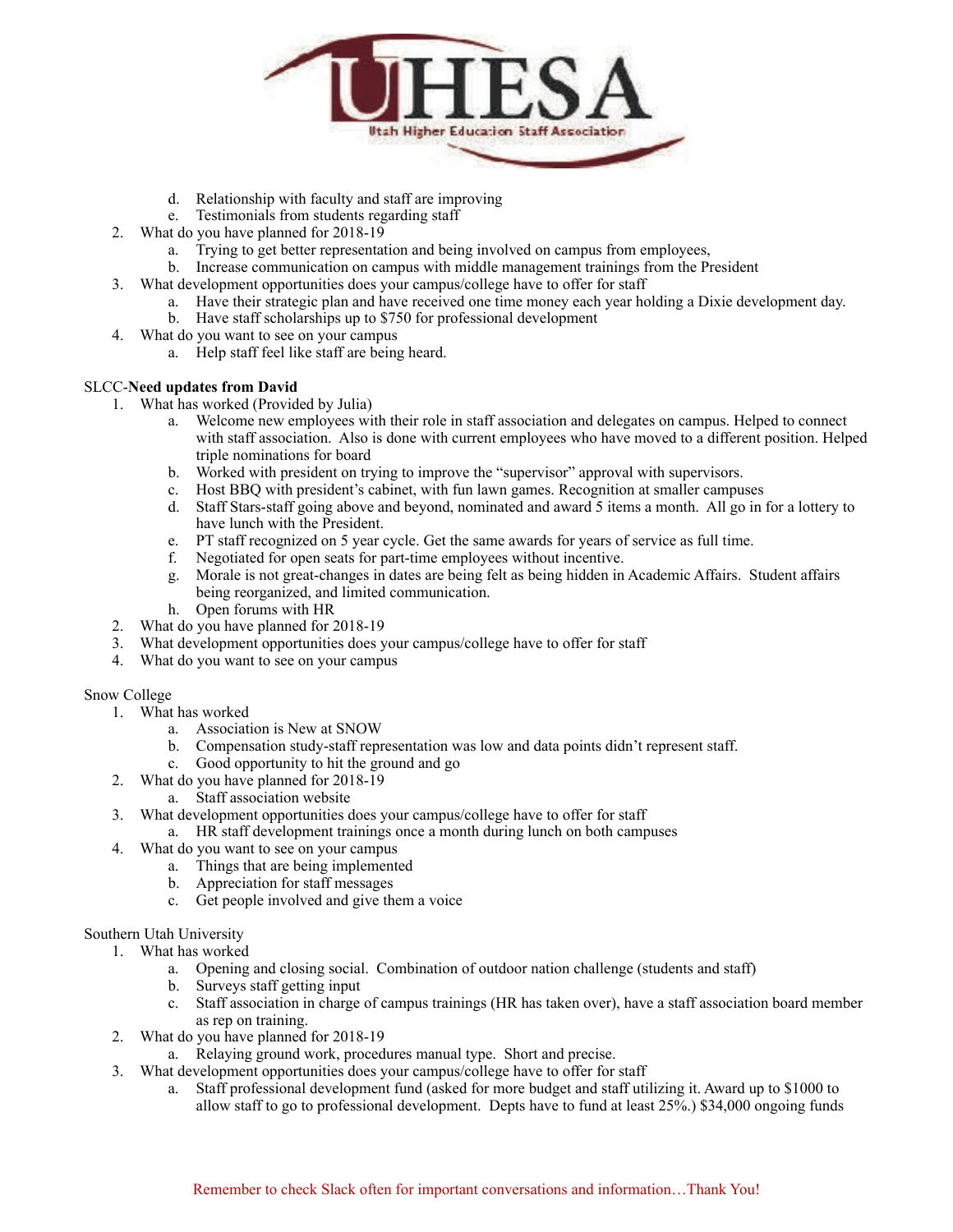

- 4. What do you want to see on your campus
	- a. More cross department information sharing opportunities to make life easy, look at duplication of work.

### University of Utah

- 1. What has worked
	- a. Staff scholarships
	- b. Employee appreciation day, staff excellence awards
	- c. Recognize staff at 5 year increments. Ceremony for those 20+ years.
	- d. Morale across campus low
	- e. Looking on focusing on career paths
- 2. What do you have planned for 2018-19
	- a. Working within the individual institutions to find out what issues are
	- b. Communication-who we are, work with the President "AT the U"
	- c. Development and morale
- 3. What development opportunities does your campus/college have to offer for staff
	- a. Events to increase funds for staff scholarship
	- b. All through HR but on stand still
- 4. What do you want to see on your campus
	- a. Communication
	- b. Increase staff Morale

#### Utah State University

- 1. What has worked
	- a. Combining the non-exempt and exempt organization into one.
	- b. Employee of the Month (\$100), then put in a bigger pool for employee of the year (for a \$1000 stipend)
	- c. 2 day event luncheon, -including off site employees is difficult
- 2. What do you have planned for 2018-19
	- a. Ombuds, "your voice matters" where employees can voice their concerns and be heard to have actions taken on it.
	- b. Additional activities, rent out waterpark, bring your family.
- 3. What development opportunities does your campus/college have to offer for staff
	- a. Scholarships and awards that are given out.
	- b. Looking at ways to provide opportunities for employees to take courses through Bridgerland applied technical.
- 4. What do you want to see on your campus
	- a. Rainbows and Unicorns!!!!!
	- b. Marketing of organization.
	- c. Inform supervisors that performance appraisals are ongoing thing and encouraging them to be meeting with their employees on a monthly basis

## Utah Valley University

- 1. What has worked
	- a. Well-structured and organized
	- b. Board training and transition luncheon
	- c. Pushed marketing campaigns and emails to get info out
	- d. Change in administrative liaison
	- e. Relationship with faculty
- 2. What do you have planned for 2018-19
	- a. Engage senators actively in getting word out
	- b. Empower committee chairs to do the bulk of the work.
	- c. Work on compensation.
	- d. Transition committee
	- e. Morale issues (compensation, benefits, FLSA, etc.)
- 3. What development opportunities does your campus/college have to offer for staff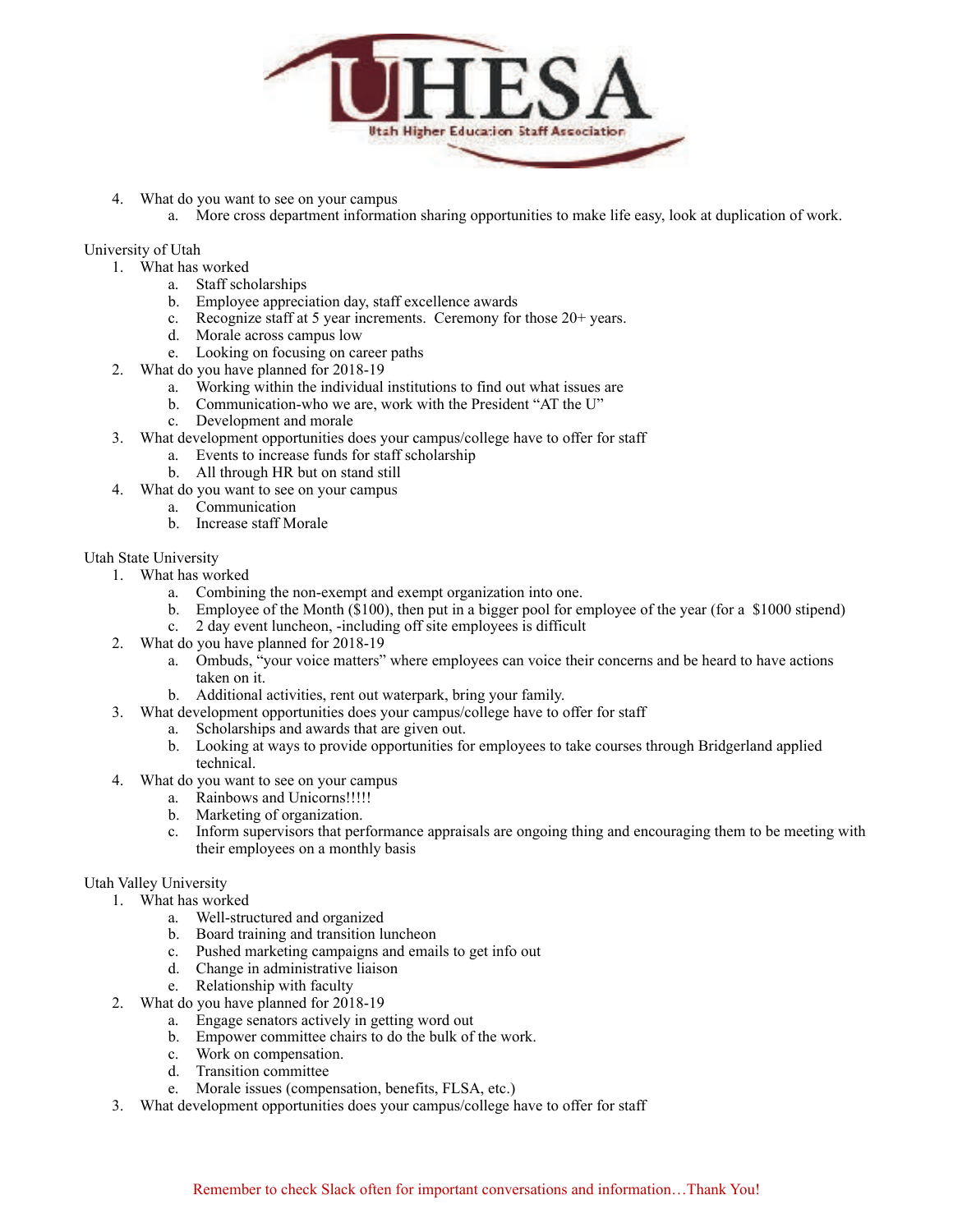

- a. Professional development forums (once a month training for an hour)
- b. Staff Professional development fund (money reimbursed to department for professional development)
- c. Staff Education Fund (\$1500 a year for graduate education)
- d. Summer University
- 4. What do you want to see on your campus
	- a. Professional development tracks in summer university
	- b. Supervisory training

#### Weber State University

- 1. What has worked
	- a. HR host employee learning week
	- b. Welcome back breakfast
	- c. Training tracker for development
	- d. Super staff awards (12 each semester) and have hosted socials
	- e. Conversation about race
- 2. What do you have planned for 2018-19
- 

a.

- 3. What development opportunities does your campus/college have to offer for staff
	- a. Office of workplace learning-staff development and training (get better connected with them)
- 4. What do you want to see on your campus
	- a. Career paths
	- b. Ensure that staff are aware of the opportunities for staff

Team Building Activity & Follow-up– Jenny McConnell

Human knot and puzzles.

Sometimes you know when you have to just stop and cut the line. Look at the problem and provide honest feedback. Achieved the goal of team building. Both groups had the same task, but results were different. Sometimes goals are easier with a smaller group. Getting a different perspective on the task.

#### Goals and Open Discussion for 2018-2019

Jenny hared the Why love is the only (best way to communicate. David Flood.

Goal for UHESA banding together and being a support group for each other. How do we put the spin, how can we help change the morale at institutions, helping those understand that there are changes they can make. Work together on sharing successes. Keep constant communication. Help support each other on institutional initiatives.

Communication, Compensation, Performance Evaluations, Career path.

Can we do common messaging?

Getting data of the number of employees (full time, part-time) and branding marketing (same but different) to trickle to the staff, summarize what are our findings?

Does UHESA have a relationship with Utah Board of Regents? We do talk with Spencer Jenkins (public side of things) and not the higher education side. Can we bring Commissioner Buhler or someone else (Liz Hitch) to participate in one of our meetings.

General Theme but break off to spin off at our institutions "EDUCATE"